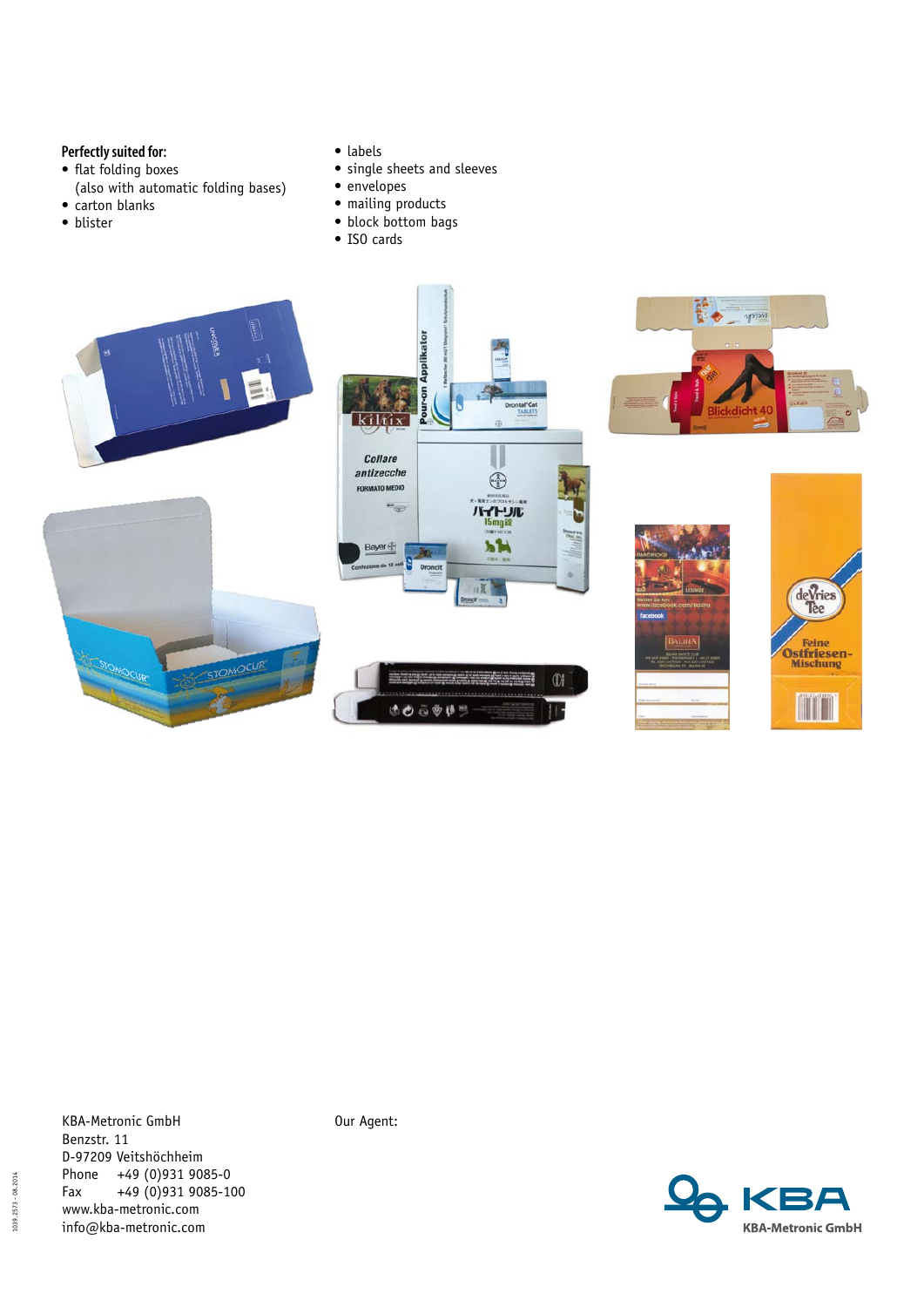

## **Offline coding systems**

**Product range** 



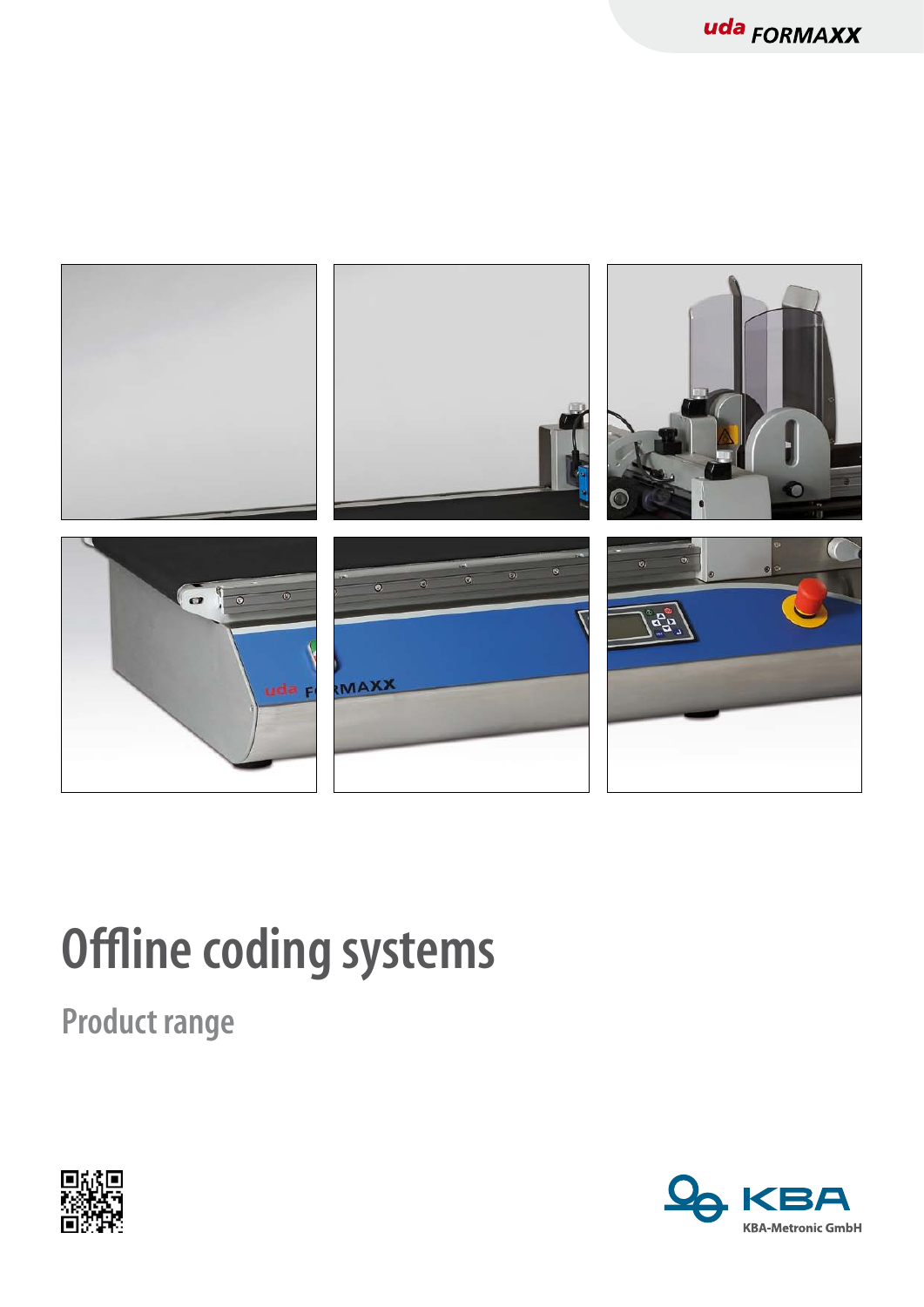## **udaFORMAXX Technology**

The udaFORMAXX can be combined with a variety of printing systems. This is why it is more flexible than any other offline coding system.



**udaFORMAXX with hpdSYSTEM hot foil printer** 

- for simple, yet cost effective sleeve/carton coding
- ideal for printing BBE, use-by codes, batch numbers, prices etc.
- max. print area 50 x 80 mm

For "i"-applications up to 200 pcs./min



**udaFORMAXX with ttPRINT thermal transfer printer** • high resolution

- ideal for ingredients panels, graphics and 1D/2D bar codes
- • PC-software for code layouts/designs

For  $\mu$ i/c" applications up to 100 pcs./min



**udaFORMAXX with label applicators** 

- for labeling of sleeves, cartons, watch strap bands
- • spot labeling applications
- pre-printed or blank labels

For " $c$ "-applications up to 380 pcs./min



**udaFORMAXX with continuous ink jet alphaJET** 

- continuous ink jet system for variable information (e.g. batch numbers, expiry dates), bar codes, DataMatrix codes, graphics and logos
- wide range of substrates
- character height  $0.8 15$  mm, max. 8 lines (5x5 matrix) per print head



**udaFORMAXX with DOD-System betaJET** 

- addressing applications (text), codes and logos
- • up to 600 dpi
- $\bullet$  1 4 configurable print heads
- • individual configuration of each print head



**udaFORMAXX with laserSYSTEM** 

- forgery-proof, permanent print
- • variable data coding
- highly economical
- no consumables required

For  $C^*$ -applications up to 1000 pcs/min